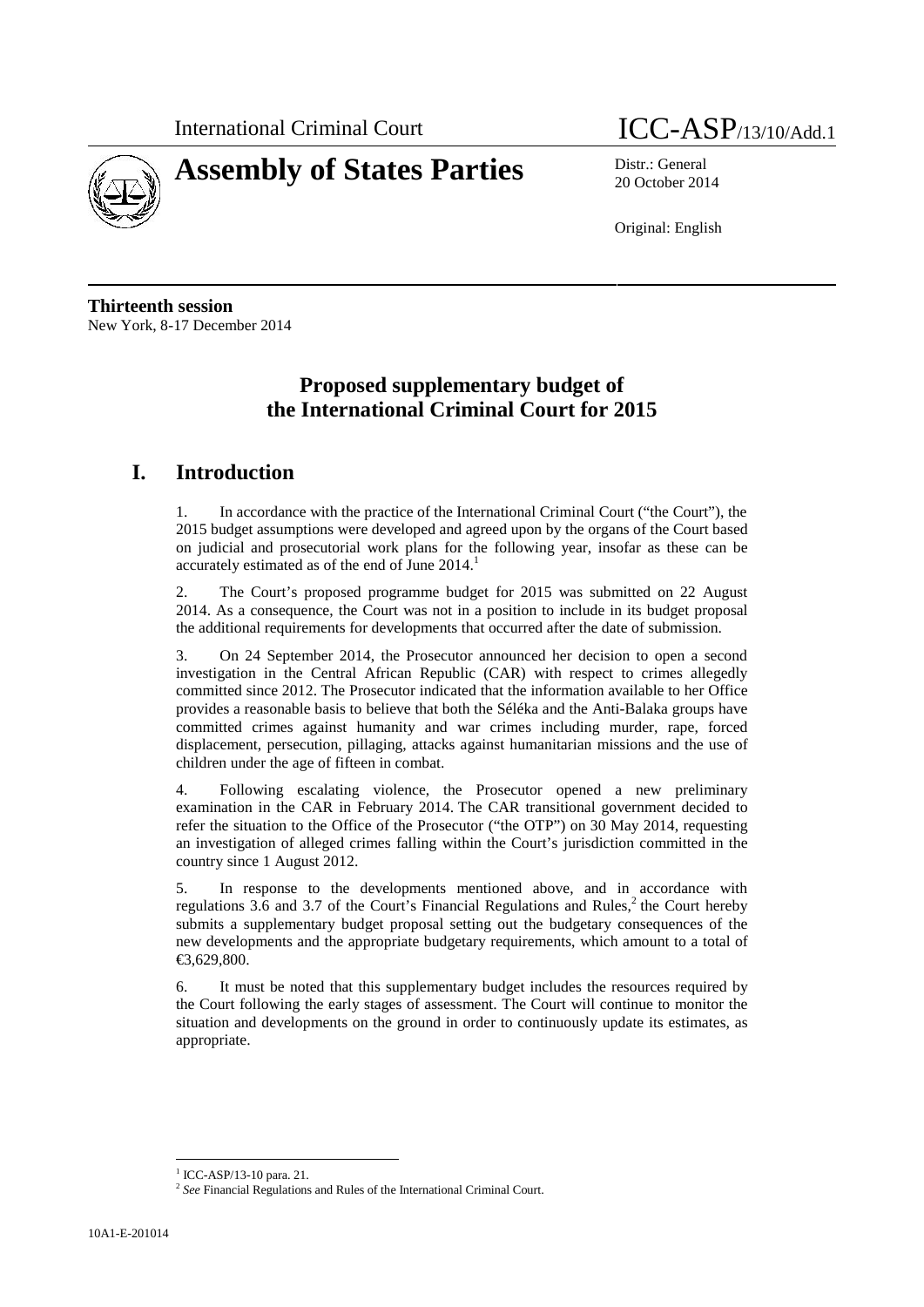## **II. Assumptions**

## **III. Financial implications**

| П. | <b>Assumptions</b>                                                                                                                                                                                                                                                                                                                                                                                                                                                                                                                                                                                                                                                                                  |                                                                                     |                     |         |
|----|-----------------------------------------------------------------------------------------------------------------------------------------------------------------------------------------------------------------------------------------------------------------------------------------------------------------------------------------------------------------------------------------------------------------------------------------------------------------------------------------------------------------------------------------------------------------------------------------------------------------------------------------------------------------------------------------------------|-------------------------------------------------------------------------------------|---------------------|---------|
|    | 7.<br>be carried out in the CAR in parallel: one on crimes believed to have been committed by<br>the Séléka group, and one on crimes believed to have been committed by the Anti-Balaka<br>group. As the two investigations will be conducted simultaneously and in the same territory,<br>it is foreseen that some synergies will be achieved and therefore not require the resources<br>equivalent to two full investigation teams. In addition, through further reprioritization of<br>resources, it has been estimated that the OTP will require only the additional resources<br>equivalent to one complete integrated team. Further information on the assumptions is<br>provided in annex I. | This budget is based on the assumption that two separate active investigations will |                     |         |
|    | <b>III.</b> Financial implications                                                                                                                                                                                                                                                                                                                                                                                                                                                                                                                                                                                                                                                                  |                                                                                     |                     |         |
|    | 8.<br>those financial implications that are currently foreseeable. Any additional resource<br>requirements will, if needed in 2015, be subject to a notification to the Contingency Fund.                                                                                                                                                                                                                                                                                                                                                                                                                                                                                                           | This supplementary budget document accounts for the best possible estimates of      |                     |         |
|    | 9.<br>already included for the CAR in the proposed programme budget for 2015. Possible<br>redeployments have been carefully assessed and taken into consideration whenever possible.                                                                                                                                                                                                                                                                                                                                                                                                                                                                                                                | This supplementary budget has been prepared taking into account the resources       |                     |         |
|    | 10.<br>in the CAR amount to a total of $\bigoplus$ , 629.8 thousand and are distributed as follows:                                                                                                                                                                                                                                                                                                                                                                                                                                                                                                                                                                                                 | The budgetary requirements resulting from the recent developments in the situation  |                     |         |
|    | (a)                                                                                                                                                                                                                                                                                                                                                                                                                                                                                                                                                                                                                                                                                                 | $\epsilon$ ,730.7 thousand for the Office of the Prosecutor; and                    |                     |         |
|    | <b>€</b> 899.1 thousand for the Registry.<br>(b)                                                                                                                                                                                                                                                                                                                                                                                                                                                                                                                                                                                                                                                    |                                                                                     |                     |         |
|    | 11.                                                                                                                                                                                                                                                                                                                                                                                                                                                                                                                                                                                                                                                                                                 | As indicated in the table below, the major additional costs relate to general       |                     |         |
|    | temporary assistance, travel and general operating expenses (including witness relocation).                                                                                                                                                                                                                                                                                                                                                                                                                                                                                                                                                                                                         |                                                                                     |                     |         |
|    | Table 1.Proposed supplementary budget (thousands of euro)                                                                                                                                                                                                                                                                                                                                                                                                                                                                                                                                                                                                                                           |                                                                                     |                     |         |
|    | <i>Item</i>                                                                                                                                                                                                                                                                                                                                                                                                                                                                                                                                                                                                                                                                                         | Major Programme II                                                                  | Major Programme III | Total   |
|    | Subtotal Staff                                                                                                                                                                                                                                                                                                                                                                                                                                                                                                                                                                                                                                                                                      |                                                                                     |                     |         |
|    | General temporary assistance                                                                                                                                                                                                                                                                                                                                                                                                                                                                                                                                                                                                                                                                        | 2,077.3                                                                             | 150.8               | 2,228.1 |
|    | Subtotal Other staff                                                                                                                                                                                                                                                                                                                                                                                                                                                                                                                                                                                                                                                                                | 2,077.3                                                                             | 150.8               | 2,228.1 |
|    | Travel                                                                                                                                                                                                                                                                                                                                                                                                                                                                                                                                                                                                                                                                                              | 459.6                                                                               | 190.2               | 649.8   |
|    | Contractual services                                                                                                                                                                                                                                                                                                                                                                                                                                                                                                                                                                                                                                                                                | 50.0                                                                                |                     | 50.0    |
|    | General operating expenses                                                                                                                                                                                                                                                                                                                                                                                                                                                                                                                                                                                                                                                                          | 143.8                                                                               | 365.7               | 509.5   |
|    | Supplies and materials                                                                                                                                                                                                                                                                                                                                                                                                                                                                                                                                                                                                                                                                              |                                                                                     | 18.4                | 18.4    |
|    | Furniture and equipment                                                                                                                                                                                                                                                                                                                                                                                                                                                                                                                                                                                                                                                                             |                                                                                     | 174.0               | 174.0   |
|    |                                                                                                                                                                                                                                                                                                                                                                                                                                                                                                                                                                                                                                                                                                     |                                                                                     |                     |         |
|    | Subtotal Non-staff                                                                                                                                                                                                                                                                                                                                                                                                                                                                                                                                                                                                                                                                                  | 653.4                                                                               | 748.3               | 1,401.7 |

| Table 1.Proposed supplementary budget (thousands of euro) |
|-----------------------------------------------------------|
|-----------------------------------------------------------|

## **IV. Description of resources**

### **A. Major Programme II – Office of the Prosecutor**

### **Staff resources €2,077.3 thousand**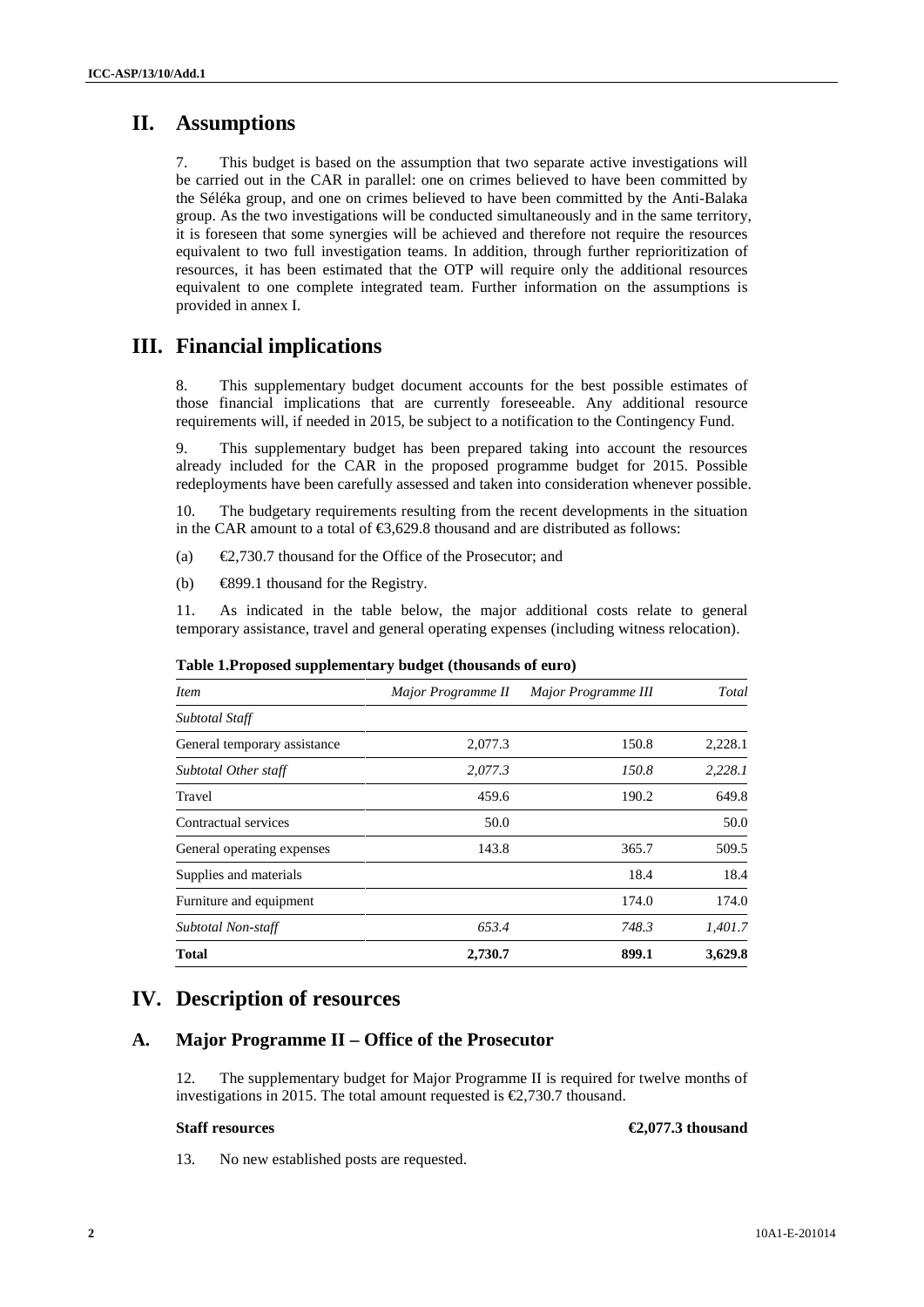| interpretation will be required. Table 2 sets out the OTP's additional GTA requirements.<br>Table 2. GTA requirements for the Office of the Prosecutor (euros)<br>Section<br>2100 Immediate Office of the Prosecutor (IOP)<br><b>Services Section</b><br>2200 Jurisdiction, Complementarity and Cooperation Division (JCCD)<br><b>International Cooperation Section</b><br>Planning and Operations Section<br>Planning and Operations Section | Grade<br>$GS-OL$<br>$P-3$                                                                                                                                                                                                                                                                                                                        | Work Months<br>3.0                                                                                                  | Total<br>10,230                                                                         |
|-----------------------------------------------------------------------------------------------------------------------------------------------------------------------------------------------------------------------------------------------------------------------------------------------------------------------------------------------------------------------------------------------------------------------------------------------|--------------------------------------------------------------------------------------------------------------------------------------------------------------------------------------------------------------------------------------------------------------------------------------------------------------------------------------------------|---------------------------------------------------------------------------------------------------------------------|-----------------------------------------------------------------------------------------|
|                                                                                                                                                                                                                                                                                                                                                                                                                                               |                                                                                                                                                                                                                                                                                                                                                  |                                                                                                                     |                                                                                         |
|                                                                                                                                                                                                                                                                                                                                                                                                                                               |                                                                                                                                                                                                                                                                                                                                                  |                                                                                                                     |                                                                                         |
|                                                                                                                                                                                                                                                                                                                                                                                                                                               |                                                                                                                                                                                                                                                                                                                                                  |                                                                                                                     |                                                                                         |
|                                                                                                                                                                                                                                                                                                                                                                                                                                               |                                                                                                                                                                                                                                                                                                                                                  |                                                                                                                     |                                                                                         |
|                                                                                                                                                                                                                                                                                                                                                                                                                                               |                                                                                                                                                                                                                                                                                                                                                  |                                                                                                                     |                                                                                         |
|                                                                                                                                                                                                                                                                                                                                                                                                                                               |                                                                                                                                                                                                                                                                                                                                                  | 9.0                                                                                                                 | 87,375                                                                                  |
|                                                                                                                                                                                                                                                                                                                                                                                                                                               |                                                                                                                                                                                                                                                                                                                                                  |                                                                                                                     |                                                                                         |
|                                                                                                                                                                                                                                                                                                                                                                                                                                               | $P-3$                                                                                                                                                                                                                                                                                                                                            | 9.0                                                                                                                 | 87,375                                                                                  |
|                                                                                                                                                                                                                                                                                                                                                                                                                                               | $P-3$                                                                                                                                                                                                                                                                                                                                            | 9.0                                                                                                                 | 87,375                                                                                  |
| Planning and Operations Section                                                                                                                                                                                                                                                                                                                                                                                                               | $P-2$                                                                                                                                                                                                                                                                                                                                            | 9.0                                                                                                                 | 70,725                                                                                  |
| Planning and Operations Section                                                                                                                                                                                                                                                                                                                                                                                                               | $P-3$                                                                                                                                                                                                                                                                                                                                            | 9.0                                                                                                                 | 87,375                                                                                  |
|                                                                                                                                                                                                                                                                                                                                                                                                                                               |                                                                                                                                                                                                                                                                                                                                                  |                                                                                                                     | 30,700                                                                                  |
|                                                                                                                                                                                                                                                                                                                                                                                                                                               |                                                                                                                                                                                                                                                                                                                                                  |                                                                                                                     |                                                                                         |
|                                                                                                                                                                                                                                                                                                                                                                                                                                               |                                                                                                                                                                                                                                                                                                                                                  |                                                                                                                     | 54,975                                                                                  |
|                                                                                                                                                                                                                                                                                                                                                                                                                                               |                                                                                                                                                                                                                                                                                                                                                  |                                                                                                                     | 54,975                                                                                  |
|                                                                                                                                                                                                                                                                                                                                                                                                                                               |                                                                                                                                                                                                                                                                                                                                                  |                                                                                                                     | 105,450                                                                                 |
|                                                                                                                                                                                                                                                                                                                                                                                                                                               |                                                                                                                                                                                                                                                                                                                                                  |                                                                                                                     | 105,450                                                                                 |
|                                                                                                                                                                                                                                                                                                                                                                                                                                               |                                                                                                                                                                                                                                                                                                                                                  |                                                                                                                     | 87,375                                                                                  |
|                                                                                                                                                                                                                                                                                                                                                                                                                                               |                                                                                                                                                                                                                                                                                                                                                  |                                                                                                                     | 87,375                                                                                  |
| <b>Investigation Teams</b>                                                                                                                                                                                                                                                                                                                                                                                                                    |                                                                                                                                                                                                                                                                                                                                                  |                                                                                                                     | 87,375                                                                                  |
| <b>Investigation Teams</b>                                                                                                                                                                                                                                                                                                                                                                                                                    | $P-3$                                                                                                                                                                                                                                                                                                                                            | 9.0                                                                                                                 | 87,375                                                                                  |
| <b>Investigation Teams</b>                                                                                                                                                                                                                                                                                                                                                                                                                    | $P-2$                                                                                                                                                                                                                                                                                                                                            | 9.0                                                                                                                 | 70,725                                                                                  |
| <b>Investigation Teams</b>                                                                                                                                                                                                                                                                                                                                                                                                                    | $P-2$                                                                                                                                                                                                                                                                                                                                            | 9.0                                                                                                                 | 70,725                                                                                  |
| <b>Investigation Teams</b>                                                                                                                                                                                                                                                                                                                                                                                                                    | $P-2$                                                                                                                                                                                                                                                                                                                                            | 9.0                                                                                                                 | 70,725                                                                                  |
| <b>Investigation Teams</b>                                                                                                                                                                                                                                                                                                                                                                                                                    | $P-2$                                                                                                                                                                                                                                                                                                                                            | 9.0                                                                                                                 | 70,725                                                                                  |
| <b>Investigation Teams</b>                                                                                                                                                                                                                                                                                                                                                                                                                    | $P-2$                                                                                                                                                                                                                                                                                                                                            | 9.0                                                                                                                 | 70,725                                                                                  |
| <b>Investigation Teams</b>                                                                                                                                                                                                                                                                                                                                                                                                                    | $P-2$                                                                                                                                                                                                                                                                                                                                            | 9.0                                                                                                                 | 70,725                                                                                  |
|                                                                                                                                                                                                                                                                                                                                                                                                                                               |                                                                                                                                                                                                                                                                                                                                                  |                                                                                                                     |                                                                                         |
| Prosecution Section                                                                                                                                                                                                                                                                                                                                                                                                                           | $P-4$                                                                                                                                                                                                                                                                                                                                            | 9.0                                                                                                                 | 105,450                                                                                 |
| Prosecution Section                                                                                                                                                                                                                                                                                                                                                                                                                           | $P-3$                                                                                                                                                                                                                                                                                                                                            | 9.0                                                                                                                 | 87,375                                                                                  |
|                                                                                                                                                                                                                                                                                                                                                                                                                                               |                                                                                                                                                                                                                                                                                                                                                  |                                                                                                                     | 87,375                                                                                  |
|                                                                                                                                                                                                                                                                                                                                                                                                                                               |                                                                                                                                                                                                                                                                                                                                                  |                                                                                                                     | 70,725                                                                                  |
|                                                                                                                                                                                                                                                                                                                                                                                                                                               |                                                                                                                                                                                                                                                                                                                                                  |                                                                                                                     | 70,725                                                                                  |
|                                                                                                                                                                                                                                                                                                                                                                                                                                               |                                                                                                                                                                                                                                                                                                                                                  |                                                                                                                     | 72,300                                                                                  |
|                                                                                                                                                                                                                                                                                                                                                                                                                                               |                                                                                                                                                                                                                                                                                                                                                  |                                                                                                                     | 27,487                                                                                  |
|                                                                                                                                                                                                                                                                                                                                                                                                                                               |                                                                                                                                                                                                                                                                                                                                                  |                                                                                                                     | 2,077,300                                                                               |
|                                                                                                                                                                                                                                                                                                                                                                                                                                               | Planning and Operations Section<br>Planning and Operations Section<br>Planning and Operations Section<br><b>Investigation Teams</b><br><b>Investigation Teams</b><br><b>Investigation Teams</b><br><b>Investigation Teams</b><br>Prosecution Section<br>Prosecution Section<br>Prosecution Section<br>Prosecution Section<br>Prosecution Section | $GS-OL$<br>GS-OL<br>GS-OL<br>$P-4$<br>$P-4$<br>$P-3$<br>$P-3$<br>$P-3$<br>$P-3$<br>$P-2$<br>$P-2$<br>$P-1$<br>GS-OL | 9.0<br>9.0<br>9.0<br>9.0<br>9.0<br>9.0<br>9.0<br>9.0<br>9.0<br>9.0<br>9.0<br>9.0<br>4.5 |

|  |  | Table 2. GTA requirements for the Office of the Prosecutor (euros) |  |  |  |  |  |
|--|--|--------------------------------------------------------------------|--|--|--|--|--|
|--|--|--------------------------------------------------------------------|--|--|--|--|--|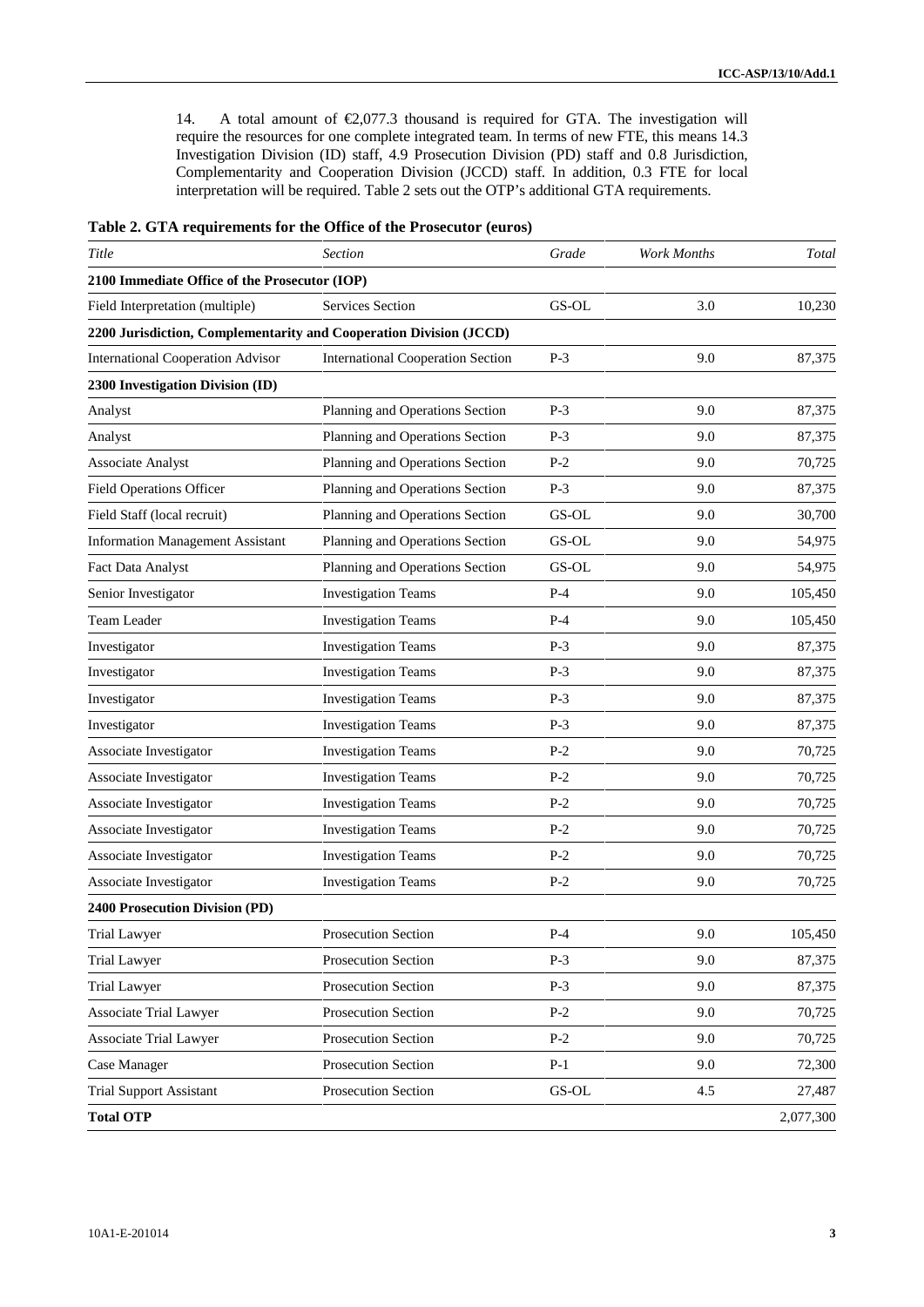### **Non-staff resources €653.4 thousand**

### *Contractual services €50.0 thousand*

### *General operating expenses €143.8 thousand*

### **B. Major Programme III – Registry**

### **Staff resources €150.8 thousand**

|                        | <b>Non-staff resources</b>                                                                                                                                                                                                                                                                                                                                                                                                                                                                                                                                                                                                                              |       | $653.4$ thousand       |         |
|------------------------|---------------------------------------------------------------------------------------------------------------------------------------------------------------------------------------------------------------------------------------------------------------------------------------------------------------------------------------------------------------------------------------------------------------------------------------------------------------------------------------------------------------------------------------------------------------------------------------------------------------------------------------------------------|-------|------------------------|---------|
|                        |                                                                                                                                                                                                                                                                                                                                                                                                                                                                                                                                                                                                                                                         |       |                        |         |
|                        | <b>Travel</b><br>An amount of $\bigoplus$ 59.6 thousand is requested, primarily to cover the costs of missions<br>15.<br>of investigators and support staff, such as field interpreters, to contact witnesses for the<br>collection of evidence, and for missions related to cooperation associated with the case.<br>This amount provides for 99 trips.                                                                                                                                                                                                                                                                                                |       | €459.6 thousand        |         |
|                        | Contractual services                                                                                                                                                                                                                                                                                                                                                                                                                                                                                                                                                                                                                                    |       | €50.0 thousand         |         |
|                        | An amount of $\epsilon$ 0.0 thousand is requested for the outsourcing of transcriptions and<br>16.<br>translations related to evidence review and disclosure. These translations and transcriptions<br>are required for languages that are likely to be needed for the investigation and are not<br>available within the Court. The recourse to outsourcing is the only viable solution from the<br>point of view of both economics and speed.                                                                                                                                                                                                          |       |                        |         |
|                        | General operating expenses                                                                                                                                                                                                                                                                                                                                                                                                                                                                                                                                                                                                                              |       | €143.8 thousand        |         |
|                        | An amount of $\epsilon$ 143.8 thousand is requested. Most of this amount relates to expenses<br>17.<br>to cater for operational costs linked to assistance to staff deployed during the missions, and<br>interviews with victims and witnesses. In addition, some funds are allocated for software<br>licenses and encrypted devices and other witness-related expenses.                                                                                                                                                                                                                                                                                |       |                        |         |
| <b>B.</b>              | <b>Major Programme III – Registry</b>                                                                                                                                                                                                                                                                                                                                                                                                                                                                                                                                                                                                                   |       |                        |         |
|                        | As a result of the new investigations in the CAR, the Registry will require additional<br>18.<br>resources for this situation in 2015 in the amount of $\in$ 899.1 thousand. As the organ<br>responsible for the non-judicial aspects of the administration and servicing of the Court, the<br>Registry's budget is driven by the level of support required.                                                                                                                                                                                                                                                                                            |       |                        |         |
|                        | In addition to the services required by the new OTP staff expected in The Hague, on<br>19.<br>average, it has been estimated that eight to nine OTP investigators will be present<br>simultaneously in the field at any given time in 2015.                                                                                                                                                                                                                                                                                                                                                                                                             |       |                        |         |
|                        | The Registry has made every effort to ensure that its services concerning the<br>20.<br>situation in the CAR, which are based on the assumptions underpinning the supplementary<br>budget, are provided by existing resources. All possible redeployment of resources has been<br>taken into consideration.                                                                                                                                                                                                                                                                                                                                             |       |                        |         |
|                        | <b>Staff resources</b>                                                                                                                                                                                                                                                                                                                                                                                                                                                                                                                                                                                                                                  |       | <b>€150.8</b> thousand |         |
|                        | Considering the foreseen magnitude of operations in the CAR resulting from the<br>21.<br>new investigations, the field capacity originally estimated for the Registry needs to be<br>strengthened accordingly. For instance, in the proposed programme budget for 2015, it was<br>assumed that security services would be provided to the CAR field office from a remote<br>location. However, due to recent developments, it is foreseen that a dedicated resource will<br>be needed in the CAR. Similarly, additional drivers and ICT support will be needed to<br>service the expected number of investigators and other staff members in the field. |       |                        |         |
|                        | The Registry requires limited funds for GTA as shown in Table 3.<br>22.                                                                                                                                                                                                                                                                                                                                                                                                                                                                                                                                                                                 |       |                        |         |
|                        | Table 3. GTA requirements for the Registry (euros)                                                                                                                                                                                                                                                                                                                                                                                                                                                                                                                                                                                                      |       |                        |         |
| Title                  | <b>Section</b>                                                                                                                                                                                                                                                                                                                                                                                                                                                                                                                                                                                                                                          | Grade | Work months            | Total   |
|                        | 3100 Office of the Registrar (IOR)                                                                                                                                                                                                                                                                                                                                                                                                                                                                                                                                                                                                                      |       |                        |         |
| Field Security Officer | Security and Safety Section                                                                                                                                                                                                                                                                                                                                                                                                                                                                                                                                                                                                                             | $P-3$ | $8.0\,$                | 83,100  |
|                        | 3200 Common Administrative Services Division (CASD)                                                                                                                                                                                                                                                                                                                                                                                                                                                                                                                                                                                                     |       |                        |         |
| Drivers $(3)$          | <b>Field Operations Section</b>                                                                                                                                                                                                                                                                                                                                                                                                                                                                                                                                                                                                                         | GS-OL | 12                     | 47,400  |
| Field ICT Technician   | Information and Communication Technologies Section                                                                                                                                                                                                                                                                                                                                                                                                                                                                                                                                                                                                      | GS-OL | 12                     | 20,300  |
| <b>Total Registry</b>  |                                                                                                                                                                                                                                                                                                                                                                                                                                                                                                                                                                                                                                                         |       |                        | 150,800 |

### **Table 3. GTA requirements for the Registry (euros)**